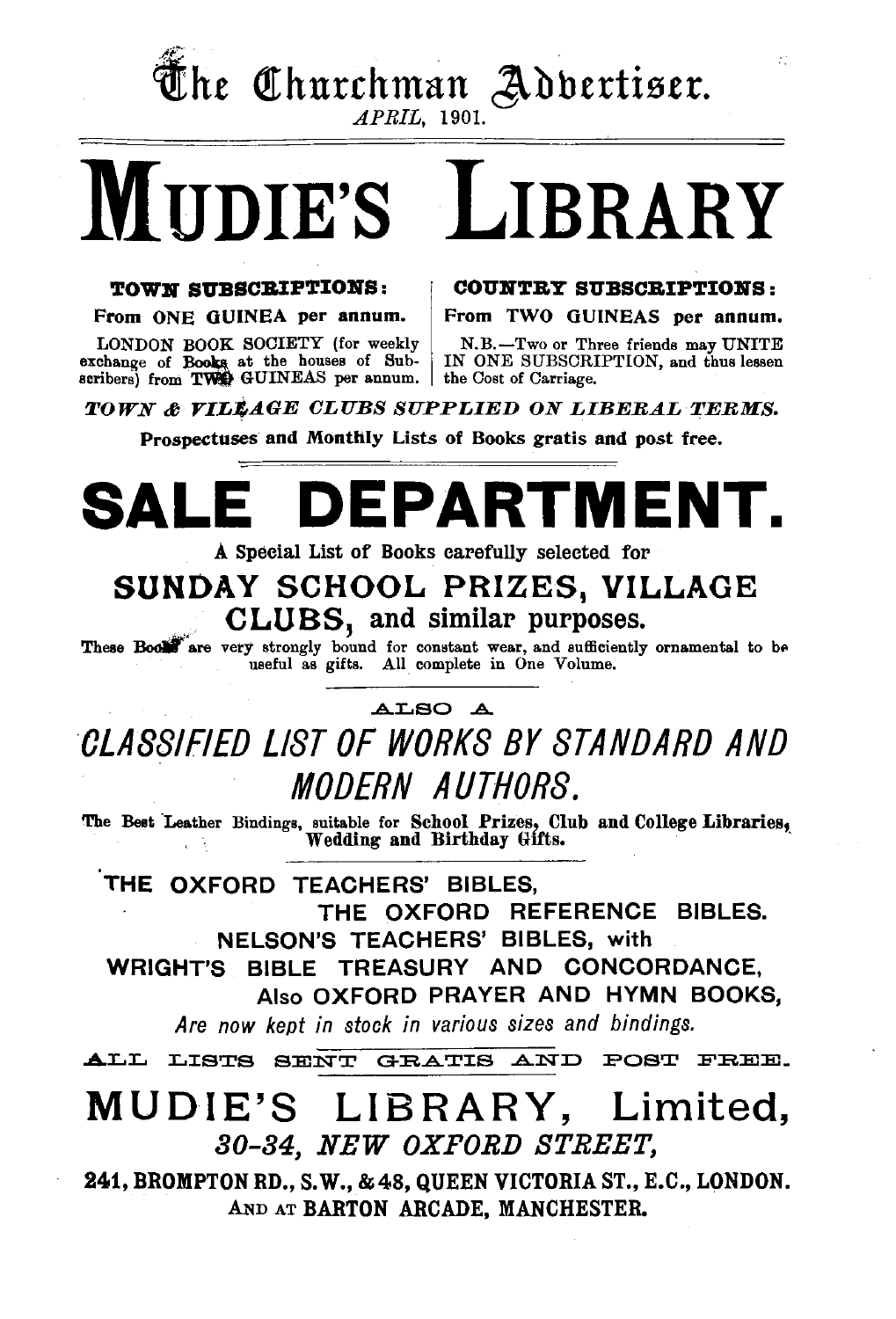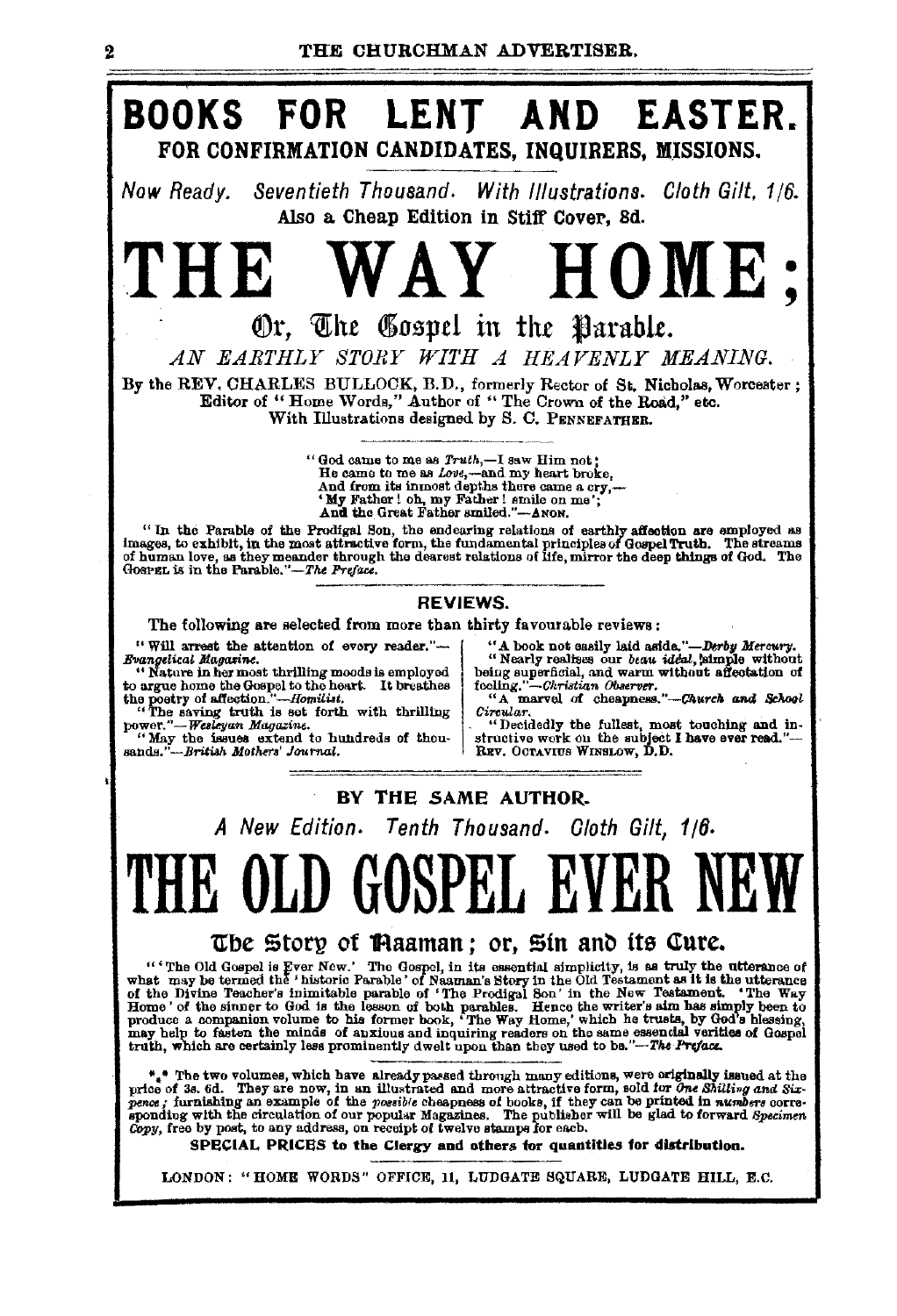## **CAMBRIDGE UNIVERSITY PRESS**

The Cambridge Bible for Schools and Colleges.

#### REVISED LIST OF NET PRICES.

Book of Joshua. Rev. G. F. MACLEAR, D.D. 2s. net. Book of Judges. Rev. J. J. LIAS. M.A. 2s. net. First Book of Samuel Prof. KIBKPATRICK, D.D. 2s. net. Second Book of Samuel. Same Editor. 2s. net. First and Second Books of Kings. Prof. LUMBY, D.D. 2s. net each. First and Second Books of Kings. In one Volume. 3s. 6d. net. First and Second Books of Chronicles. Rev. W. E. BARNES, D.D. 2s. 6d. net. Books of Ezra and Nehemiah. Prof. RYLE, D.D. 3s. net. Book of Job. Rev. A. B. DAVIDSON, D.D. 3s. net. Psalms. Book I. i-xli. Prof. KIRKPATRICK, D.D. 2s. net. Books II. and III. xlii-lxxxix. Same Editor. 2s. net.  $\ddot{\phantom{a}}$ Book of Proverbs. Archdeacon PEROWNE. 2s. net. Book of Ecclesiastes. Very Rev. E. H. PLUMPTRE, D.D. 3s. net. Isaiah. Vol. I. Chapters i-xxxix. Rev. J. SEINNER, D.D. 2s. 6d. net. Vol. II. Chapters xl-Ixvi. Same Editor. 2s. 6d. net.  $\ddot{\phantom{a}}$ Book of Jeremiah. Rev. A. W. STREANE, D.D. 3s. net. Book of Ezekiel. Rev. A. B. DAVIDSON, D.D. 3s. net. Book of Daniel. Rev. S. R. DRIVER, D.D. 2s. 6d. net. Book of Hosea. Rev. T. K. CHEYNE, M.A., D.D. 1s. 6d. net. Joel and Amos. Rev. Prof. DRIVER, D.D. 2s. 6d. net. Books of Obadiah and Jonah. Archdescon PEROWNE. 1s. 6d. net. Book of Micah. Rev. T. K. CHEYNE, M.A., D.D. 1s. net. Nahum, Habakkuk, and Zephaniah. Rev. A. B. DAVIDSON, D.D. 1s. 6d. net. Haggai and Zechariah. Archdeacon PEROWNE. 1s. 6d. net. Haggai Zechariah. and Malachi. Archdeacon PEROWNE. 2s. net. Book of Malachi. Same Editor. 1s. net. First Book of Maccabees. Rev. W. FAIRWEATHER, M.A., and J. S. BLACK, LL.D. 2s. 6d. net. Gospel According to St. Matthew. Rev. A. CARR, M.A. 2s. net. Gospel According to St. Mark. Rev. G. F. MACLEAR, D.D. 2s. net. Gospel According to St. Luke. Very Rev. F. W. FARRAR, D.D. 3s. net. Gospel According to St. John. Rev. A. PLUMMER, D.D. 3s. net. Acts of the Apostles. Prof. LUMBY, D.D. 3s. net. Epistle to the Romans. Rev. Prof. MouLE, D.D. 2s. 6d. net. First Epistle to the Corinthians. Rev. J. J. LIAS, M.A. 1s. 6d. net. Second Epistle to the Corinthians. Same Editor. 1s. 6d. net. Epistle to the Galatians. Rev. E. H. PEROWNE, D.D. Js. net. Epistle to the Ephesians. Rev. Prof. MOULE, D.D. 1s. 6d. net. Epistle to the Philippians. Same Editor. 1s. 6d. net. Epistles to Colossians and Philemon. Same Editor. 1s. 6d. net. Epistles to the Thessalonians. Rev. G. G. FINDLAY, B.A. 1s. 6d. net. Epistles to Timothy and Titus. Rev. A. E. HUMPHRETS, M.A. 2s. net. Epistle to the Hebrews. Very Rev. F. W. FABRAB, D.D. 2s. 6d. net. Epistle of St. James. Very Rev. E. H. PLUMPTRE, D.D. 1s. net. Epistles of St. Peter and St. Jude. Same Editor. 2s. net. Epistles of St. John. Rev. A. PLUMMER, D.D. 2s. net. Book of Revelation. Rev. W. H. SIMCOX, M.A. 2s. net.

LONLON: C. J. CLAY & SONS, CAMBEIDGE UNIVERSITY PRESS WAREHOUSE, AVE MARIA LAND.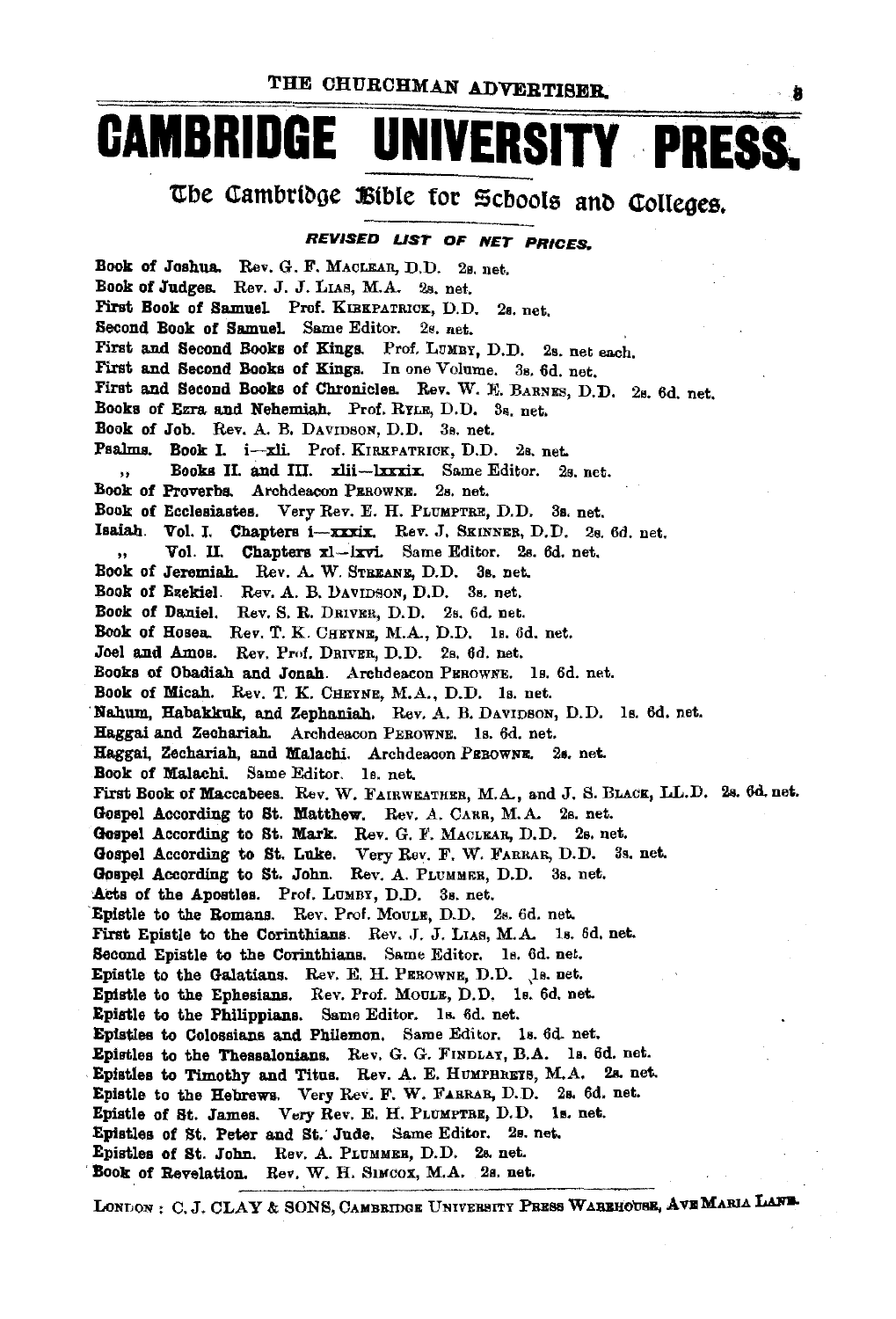## **Elliot Stock's New Publications.**

BOOKS SUITABLE FOR LENT.

BY THE LATE LORD BISHOP OF LONDON.

In foolscap 8vo., tastefully printed and bound, price 5s.

#### COUNSELS CHURCHPEOPLE.

FROM THE WRITINGS OF

THE RIGHT HON. AND RIGHT REV. MANDELL CREIGHTON, D.D.,

The late Lord Bishop of London.

SELECTED AND ARRANGED BY J. H. BURN. B.D.

"It would be difficult to overestimate the value of a book like 'Counsels for Churchpeople.' Bishop Creighton is invariably clear, sensible, and suggestive, and his manner of treatment is admirably united to the mental habits of the time."-Literature.

UNIFORM WITH THE ABOVE.

Tastefully printed and bound. Price 5s. each volume, post free.

THE LIFE OF CHRISTIAN SERVICE. A Book of Devotional Thoughts. From the Writings of F. W. FARRAR, D.D., F.R.S., Dean of Canterbury. Selected and Arranged by J. H. BURN, B.D.

**HELPS** AND PRACTICE. TO FAITH A Book of Devotional Readings. From the Writings of HENRY SCOTT HOLLAND, M.A., Canon and Precentor of St. Paul's Cathedral. Selected and arranged by J. H. BURN, B.D.

#### SECOND EDITION.

HELPS TO GODLY LIVING. A Book of Devotional Thoughts. From the Writings of the Right Honourable and Most Reverend FREDERICK TEMPLE, D.D., Lord Archbishop of Canterbury. Selected and Arranged, with his Grace's permission, by J. H. BURN, B.D.

In small crown 8vo., cloth cover, price 2s. 6d.

THE TEMPTATIONS OF OUR LORD JESUS CHRIST. Seven 

woman.

"Karnest discourses of an expository and exhortatory character."-Aberdeen Free Press.

## In small crown 8vo., cloth, price 2s. 6d.

## THE SIXFOLD TRIAL OF OUR LORD, and the PRAYERS

OF CHRIST. Two Courses of Lent Lectures. By the late Rev. G. E. SROADE, M.A. of Gonville and Caius College, Cambridge, for many years Chaplain of St. Andrew's Church, Biarritz.<br>"The addresses, though brief, are well and vi

Review.

#### FOURTH EDITION. Sermons by CANON WILBERFORCE.

In crown 8vo., handsomely printed and bound in cloth, giit lettered, price 5s. SERMONS PREACHED IN WESTMINSTER ABBEY. Bν

BASIL WILBERFORCE, D.D., Canon of Westminster, Chaplain to the Speaker, Select Preacher before the University of Oxford.

"Thoughtful and carefully reasoned sermons, written in the spirit of what the author terms the<br>"Thought of wards school of thought of our day." There is a very great deal deserving of careful study."--<br>Church Family Newspa

"They are vigorous, and frequent poetical quotations impart a flavour of literary effect."-Times.

In crown 8vo., price 2s.

THE SIGNS OF SPRING. A Pause on the Century's Threshold. By the Rev. T. H. PASSMORE, M.A., Author of "The Things Beyond the Tomb," "Cruz Heptachorda," "The Sacred Vestments," etc.

The theme of the book is the strong presumption, shared by the writer with so many thousands of persons, of the near advent of our blessed Lord, as deduced from the signs of contemporary history, mental, moral, physical, a

#### NEW VOLUME OF VERSE.

In foolscap 8vo., cloth, price 3s. 6d.

By the Rev. JOSEPH STRATTON, M.A. Oxon. FIRESIDE POEMS.

"Poems that teach in a very bright and cheerful way. They remind us of some of Cowper's homely pieces."-The News.

ELLIOT STOCK, 62, PATERNOSTER ROW, LONDON, EC.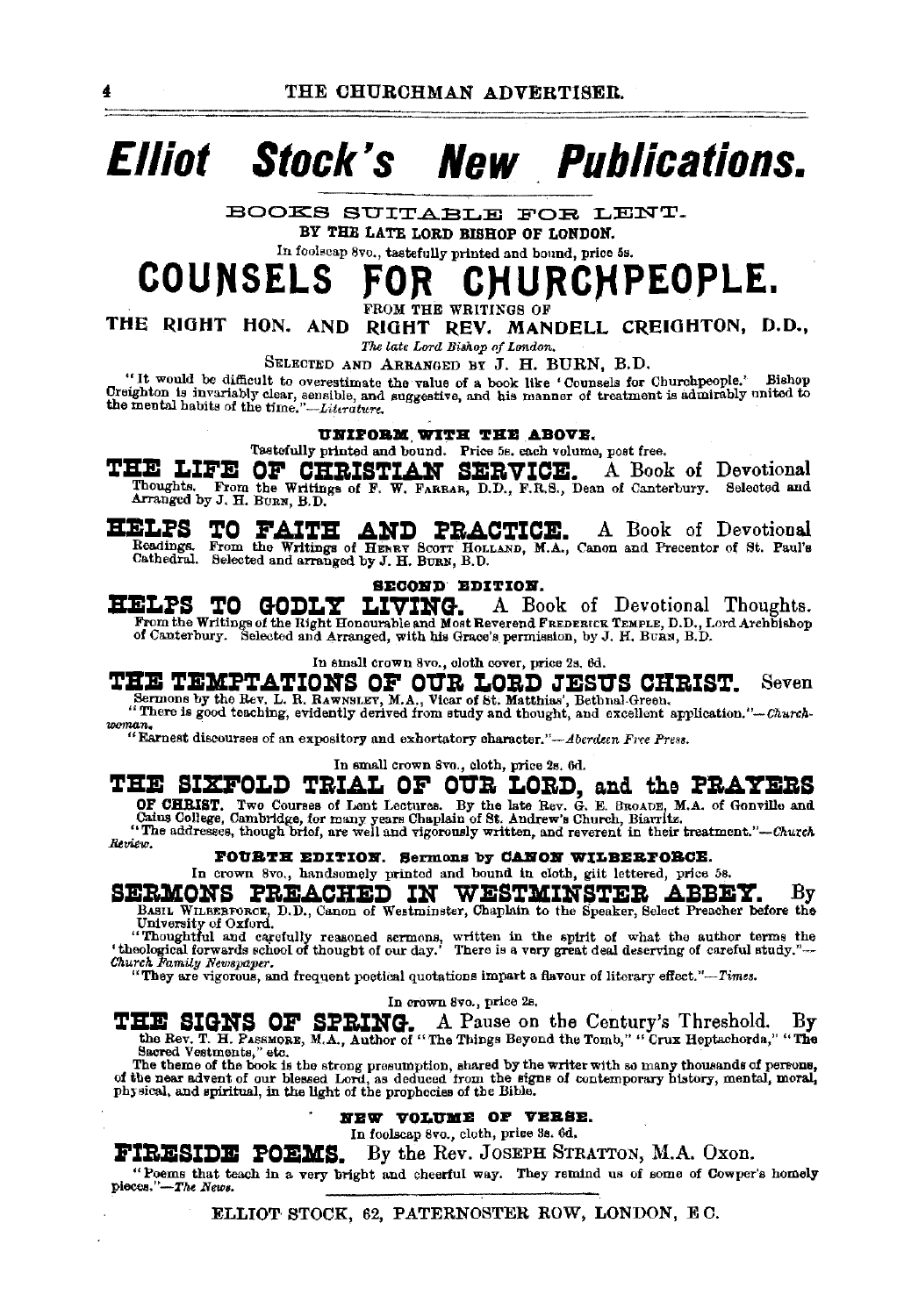A Most Appropriate Souvenir of our late Beloved.: Queen.

## **Cb¢ ffi¢morial €dition**

of the

## **Book or Comtnon Prap¢r.**

PRINTED AND PUBLISHED BY

## **HER LATE MAJESTY'S PRINTERS.**

### CONTENTS.

THE VICTORIAN PRAYER-BOOK, WITH HYMNS, ANCIENT & MODERN. AN ARTISTIC TITLE-PAGE.

A PORTRAIT OF HER LATE MAJESTY (PRINTED IN WOODBURY-GRAVURE).

THE MEMORIAL SERVICE AS USED IN ALL CHURCHES ON FEBRUARY 2, 1901.

THE AMENDED PRAYERS FOR THE SOVEREIGN (KING EDWARD VII.), AND THE ROYAL FAMILY;

,,,,,,,,,,,,,,,,,,,,,,,,,,,,,,,

Bound in violet leather, padded with white and silver inlay on side, round corners, violet under gold edges.

#### THREE SHILLINGS.

The Edition is strictly limited to Five Thousand Copies.

*AT ALL BQOKSFJLLERS'.* 

EYRE & SPOTTISWOODE, The Tring's Printers,

GREAT NEW STREET, LONDON, E.C.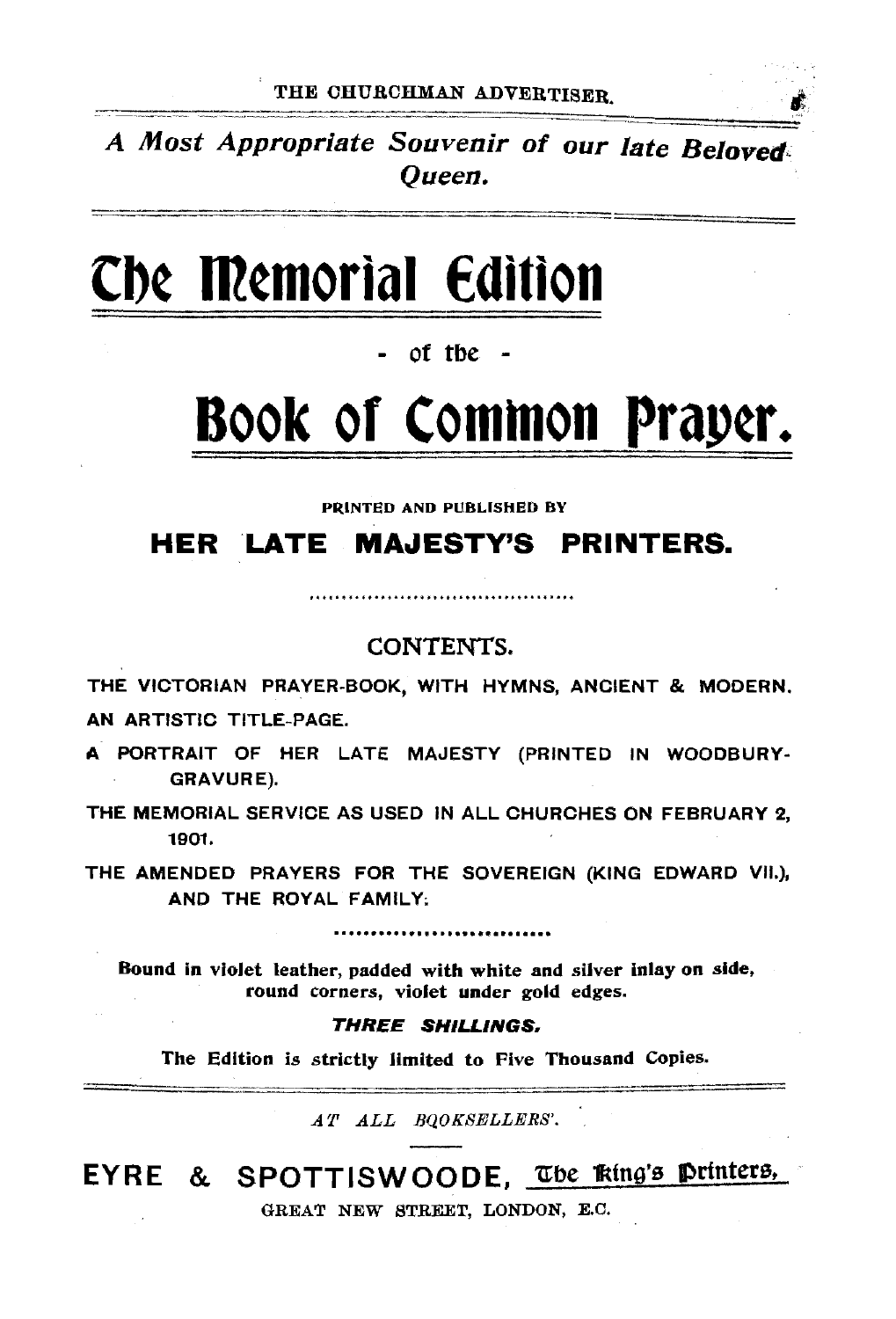A PERIODICAL FOR THE NEW CENTURY.

## The Commonwealth.

A CHRISTIAN SOCIAL MAGAZINE.

Edited by CANON HENRY SCOTT HOLLAND.

Monthly, 3d. net; post free for a year, 4s. Volumes, cloth boards, 5s. Cloth binding cases, Is. 6d. " Always interesting."-Spectator.

"I have myself found great stimulus from 'The Commonwealth.'"-THE BISHOP OF ROCHESTER.

LONDON: WELLS GARDNER, DARTON & CO., 3, PATERNOSTER BUILDINGS, E.C., AND 44, VICTORIA STREET, S.W.

And of all Booksellers.

"A Sane Temperance Paper."

### The Temperance Critic.

AN ORGAN OF CONSTRUCTIVE REFORM.

Monthly, 2d. Post free, one year, 3s. Published on the 15th of each month. "Nothing could be better. Round this ... all the zeal and passion of social reform should rally."-CANON HENRY SCOTT HOLLAND.

> OFFICE: 63, SOUTHAMPTON ROW, RUSSELL SQUARE, LONDON, W.C. To be obtained everywhere.

> > In crown 8vo., cloth, CHEAP EDITION. Price 2s.

### STREET IN LENT. LOMBAR

Being a Selection from a Course of Sermons on Social Subjects, organised by the London Branch of the Christian Social Union, and preached in the Church of St. Edmund, King and Martyr, Lombard Street, during Lent.

#### With a Preface by the Bishop of Durham.

"The most remarkable Series of Sermons ever preached from the pulpit of this country. Had the Union done nothing but organize this series, it might have considered its life worth living."-Echo.

"The brilliant string of discourses brought together in the striking volume are full of a spacious wisdom and a universal goodwill which must delight all but those who would willingly believe that the Church was effete in itself and dead in its influence for good or ill amongst us. -Daily Telegraph.

"The whole series gives a very valuable addition to homiletic literature on some of the leading questions of to-day. Excellently represent the objects of the Christian Social Union." -Church Family Newspaper.

"An epoch making volume. We hope that the fact that this is a volume of sermons will deter no one from reading it. There are sermons and sermons, and those before us deal in a fundamental and helpful manner with problems affecting the well-being of men and women every where."- $0x$  ford Chronicle.

ELLIOT STOCK, 62, PATERNOSTER ROW, LONDON, E.C.

 $\mathbf{6}$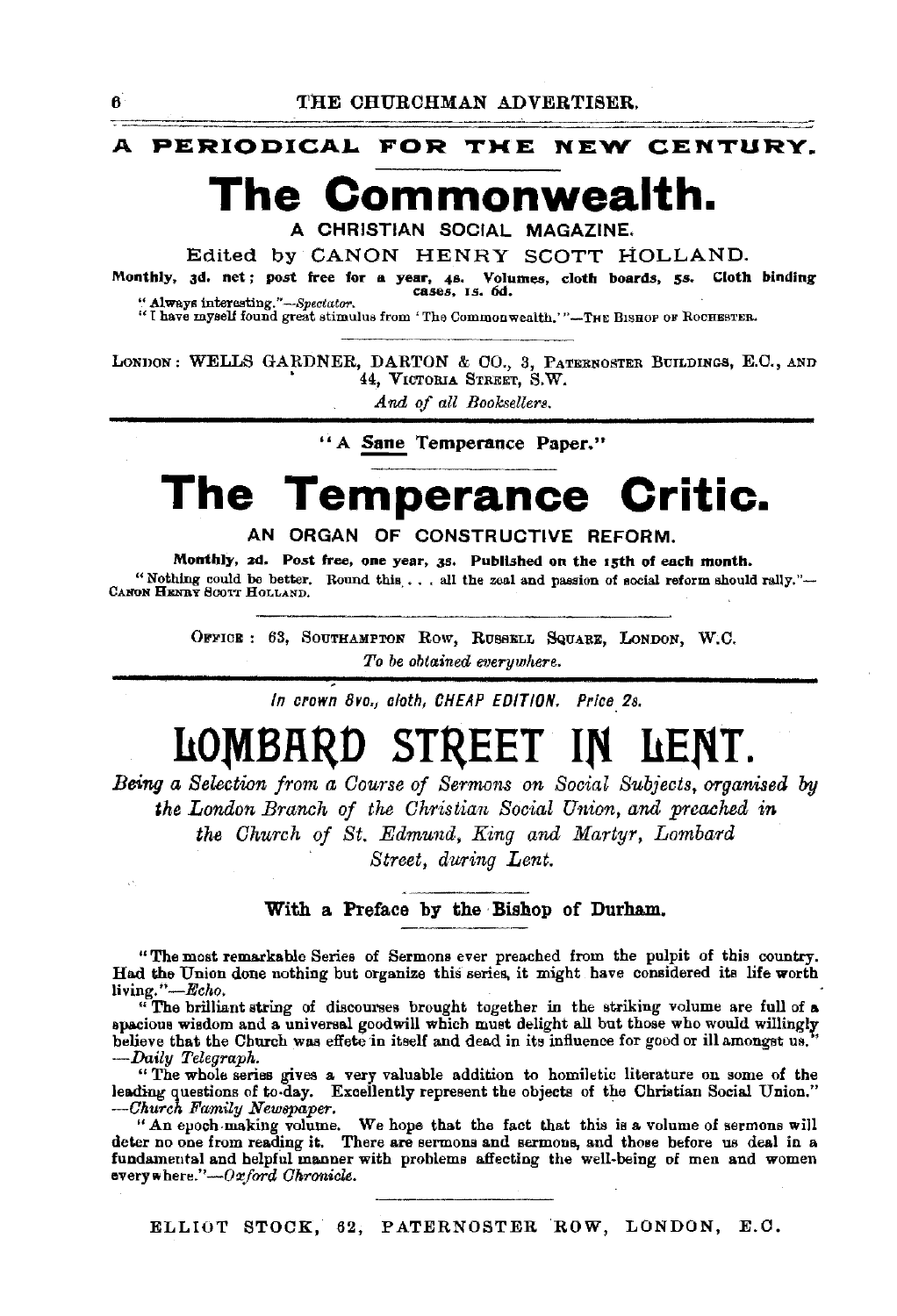### EDUCATIONAL.

## EVANGELICAL SCHOOL.

REPARATORY for the Public Schools and Navy. Standing in its own extensive grounds in Folkestone. Two or three vacancies for next term. Enquiries may be made of

JOHN SHRIMPTON, Esq.,

3. VICTORIA STREET. WESTMINSTER. LONDON.

## **WESTON-SUPER-MARE.**

THE MISSES RODHAM, assisted by resident governesses and high-class visiting teachers, RECEIVE the DAUGHTERS of GENTLEMEN as RESIDENT PUPILS, whose training and education they personally superintend. For delicate pupils the climate has proved most beneficial. The late Mrs. Pennefather (Mildmay, London) gave to this educational home her interest and influence.

For terms, address: MISSES RODHAM. Weston-super-Mare.

### SOCIETIES.

## SCRIPTURE READERS' SOCIETY FOR IRELAND.

This Society continues to spread the Word of God in the homes of the people, and never found a more open door; but

PUNDS ARE MUCH NEEDED TO EXTEND THE WORK.

Contributions will be thankfully received at the Offices, 27, LOWER PEMBROKE STREET, DUBLIN; 9, PATERNOSTER ROW, LONDON; and at the Office of the "CHRISTIAN," 12, PATER-NOSTER BUILDINGS, LONDON.

REV. J. O. GAGE DOUGHERTY, M.A., Secretary and Joint Treasurer.

### **PROTESTANT REFORMATION SOCIETY.**

The OLDEST Church Society for the Maintenance of the Religious Principles of the Reformation. The ONLY Mission to Roman Catholics in England.

(Established 1827.)

**EDUCATIONAL. MISSIONARY.** EVANGELISTIC.

Beddent Missionaries to Roman and Ritualistic Centres.<br>
Beddent Missionaries to Roman and Ritualistic Centres.<br>
Educational Lantern Lectures on Church History by the Organizing Secretary, WALTER A. LIMBRICK.<br>
Donations, Su

WALTER A. LIMBRICK, Secretary, 62, Berners Street, London, W.

### **THE PROTESTANT ALLIANCE,**

As its name implies, is a Society which combines and federates all Protestants for united action in defence of the truth.

It is THE ONLY SOCIETY which publishes an Illustrated Protestant Paper containing a monthly report of its work.

of its work. "The Record," of April 27th, 1900, says: "The Alliance has never pursued an ostrich-like policy,<br>but has always bravely faced, and has sought to get others to face, the real problems with which the Church<br>but

S. W. BRETT, SECRETARY, 430, STRAND, LONDON.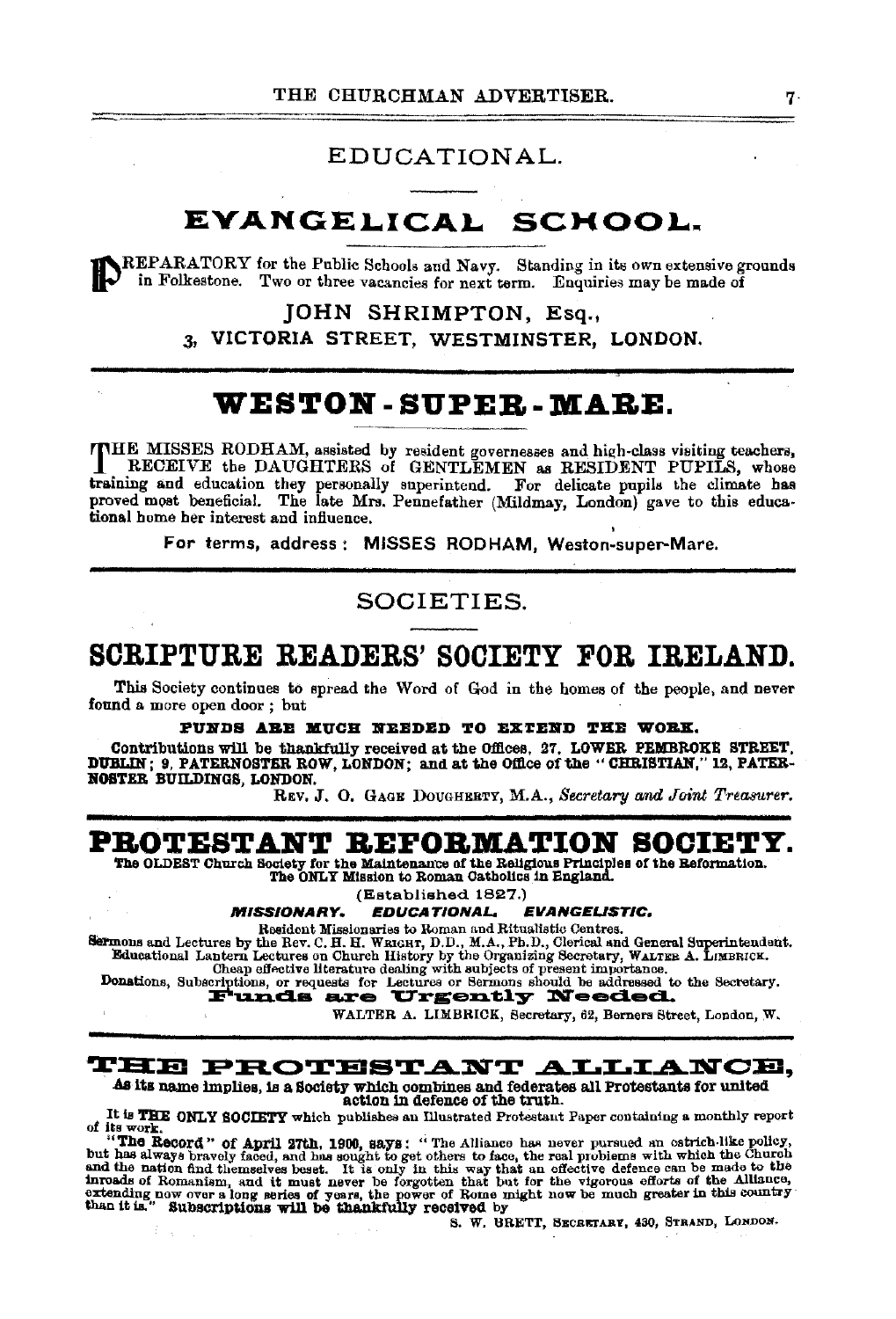### ING SCHOOL, ORPHA UNDED 17 ORPHANAGE . HO **SCHOOL 7** 500 **FATHERLESS CHILDREN OF BOTH SEXES** ARE **MAINTAINED** AND **EDUCATED.**

President: Field-Marshal H.R.H. the DUKE OF CAMBRIDGE, K.G. Treasurer-HORACE BROOKS MARSHALL, Esq., M.A., J.P., D.L. Senior School-MAITLAND PARK, N.W.

Junior School-HORNSEY RISE, N. Contalescent Home-HAROLD ROAD, MARGATE.

NEW ANNUAL SUBSCRIPTIONS AND DONATIONS ARE URGENTLY NEEDED

so that the work of the charity in succouring "the widow and the fatherless in their affliction" may be fully maintained.

Two Votes are allowed at each Election for every Guinea subscribed.

SECRETARY: ALEXANDER GRANT. OFFICES: 73, CHEAPSIDE, E.C. BANKERS: LONDON JOINT STOCK, PRINCES STREET, E.C.

## THE EXPOSI EDITED BY THE

REV. W. ROBERTSON NICOLL, M.A., LL.D., Editor of the " Expositor," " Expositor's Bible," etc.,

The FIRST VOLUME, of 880 pages, handsomely bound in buckram cloth, consists of: THE GOSPELS OF ST. MATTHEW, ST. MARK, and ST. LUKE.<br>Rev. Prof. A. B. Bauce, D.D.  $\mathbf{B}\mathbf{v}$  the

THE GOSPEL OF ST. JOHN. By the Rev. Prof. MARCUS DODS, D.D.<br>"The first thing that strikes one when he takes up the volume on the Gospels is the uncommon hand-<br>somences of the book. It is a joy to handle it and look into it

The SECOND VOLUME, consisting of 954 pages, contains:

THE ACTS OF THE APOSTLES. By the Rev. R. J. KNOWLING, D.D., Professor of New Testament Exegesis, King's College, London.

ST. PAUL'S EPISTLE TO THE ROMANS. By the Rev. . fessor of Systematic and Pastoral Theology, Free Church College, Glasgow. By the Rev. JAMES DENNY, D.D., Pro-

ST. PAUL'S FIRST EPISTLE TO THE CORINTHIANS. By the I FINDLAY, B.A., Professor of Biblical Literature, Exegesis, and Classics, Headingley Collego. By the Rev. G. G.

The price of each volume is 28s., but for those who Subscribe Now the price for two volumes is 30s. net.

FULL PROSPECTUS SENT FREE ON APPLICATION TO THE PUBLISHERS.

"The work is one of great merit; the text is always carefully examined, with reference both to Hellenistic and Chassical Greek, and the excessive secondary the work of thoroughly competent persons. Not less con-<br>picuous is the breadth of view. The introduction to the Acts is especially valuable. No book in the New<br>Testament dem

LONDON: HODDER & STOUGHTON, 27, PATERNOSTER ROW, E.C.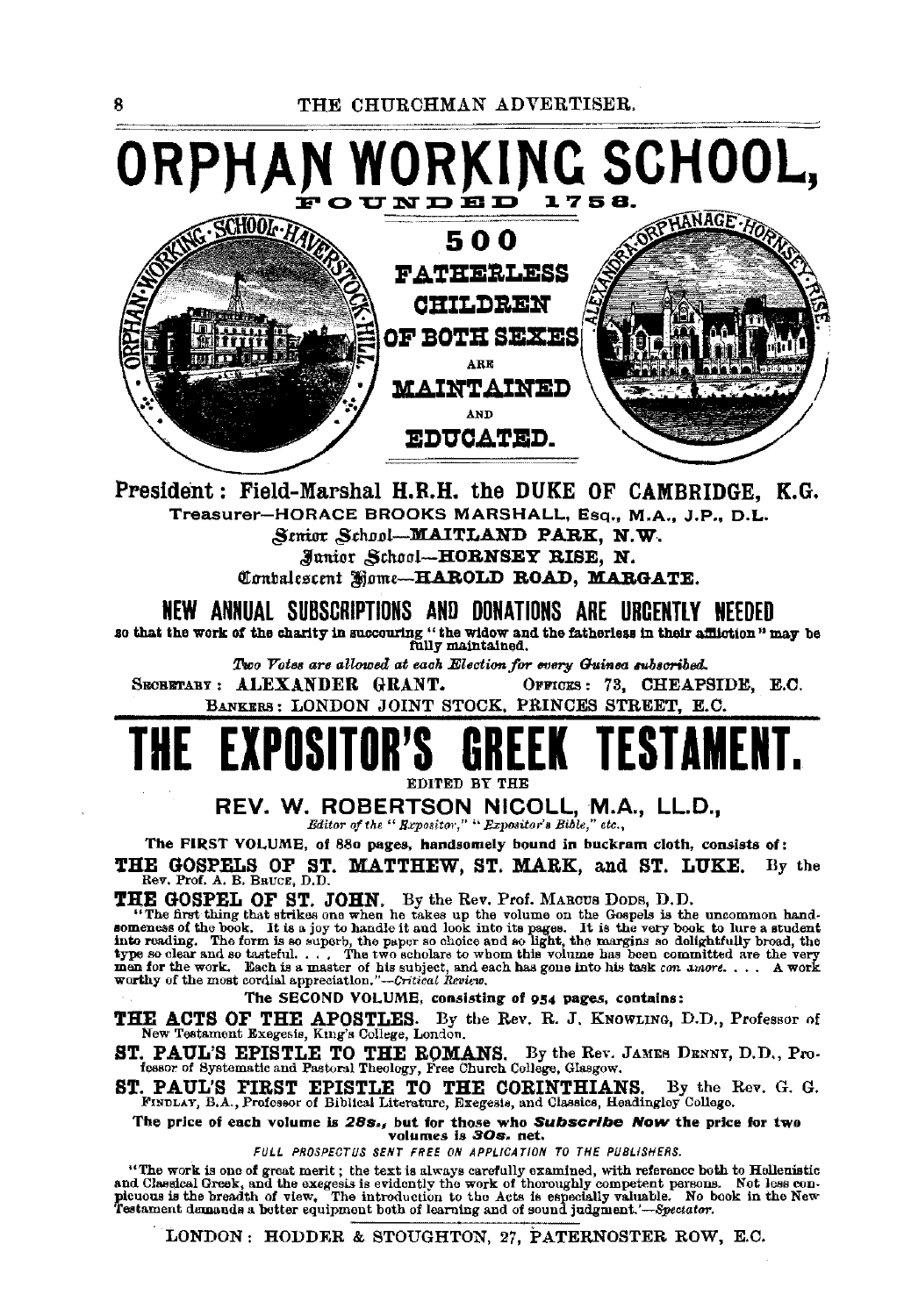

## HOMES FOR YOUNG WOMEN AND GIRLS.

OFFICE: 200, EUSTON ROAD, LONDON, N.W.

This work is dependent upon Voluntary Contributions and Supports-

A TRAINING HOME for 50 respectable friendless young girls.

FOUR RENCUE HOMES for betrayed and outcast young women.

AN OPEN ALL·NIGHT REFUGE for the immediate succour of both classes.

1857. The training imparted in these Homes is both Christian and Industrial. Upwards of 37,000 have been assisted sinoe 1857.

Contributions may be sent to LLOYD's BANK, Limited, 16, St. James's Street, S.W.; or WILLIAM J. TAYLOR, Secretary, 200, EUSTON ROAD, LONDON, N.W.

## METROPOLITAN DRINKING FOUNTAIN & CATTLE TROUGH ASSOCIATION.

PATRONESS-HER MAJESTY QUEEN ALEXANDRA.

FUNDS URGENTLY NEEDED. SUPPORTED ENTIRELY BY VOLUNTARY CONTRIBUTIONS.

#### Offices; 70, VICTORIA STREET, WESTMINSTER, S.W.

President-HIS GRACE THE DUKE OF PORTI,AND, K.G., ete., etc. Cha!rman-MA.JOR·GENERAL RON. H. F. EATON. Treasurer-HENRY GURNEY, Esq. Secretary-CAPTAIN W. SIMPSON. Committee-VENERABLE ARCHDEACON SINCLAIR.

This is the only Society providing FREE SUPPLIES OF WATER FOR MAN AND BEAST IN THE STREETS OF LONDON. The Association being entirely dependent upon voluntary contributions of the CHANGER DERICAL benevolent for ability to s suffering.

Annual Subscriptions and Donations will be thankfully received by the Bankers, Messrs. Barclay and Co., , Pall Mall. East,  $S, W,$ , and 54. Lombard Street, E.C., or by the Secretary.



A further £10,000, or 200,000 shillings, still urgently needed to give relief to hundreds of aged, destitute, and afflicted victims of the great "Liberator" fraud, who were taught and t•alned in habits of temperance and tkrift by their trusted leaders, only to find themselves suddenly robbed of their life savings, and driven to face the dreaded workhouse, in spite of all their praiseworthy endeavours to make some provision for their old age. Ninety per cent. of these sufferers are members of some section of the Christian Church.

"Bear ye one another's burdens, and so fulfil the Law of Christ."

There are 3,014 cases on the Books of the Fund, of whom 1,548 are Widows or Spinsters. 824 are over 70<br>years of age, 233 are over 80 years of age, 1,486 are over 60 years of age. Deaths through the disaster over 400.

years of age, 233 are over 80 years of age, 1,486 are over 60 years of age. Deaths through the disaster over 400.<br>
"The The The The The The The Committee from sufference who have bravely beree with their difficulties, til

## PAROCHIAL MISSIONS TO THE JEWS AT HOME AND ABROAD.

Honorary Secretaries :

The REV. CANON SIR JAMES E. PHILIPPS, BART., WARMINSTER.

The YEN. ARCHDEACON SUTTON, PEVENSEY, HAsTINGS.

Organizing Secretary: The REV. W. 0. E. OESTERLEY.

#### OFFICE 1 A. C. S. OFFICE, *as,* VICTORIA STREET, WESTMINSTER, S. W.

This Society is worked strictly on tbe parochial system of the Chureh. Duly qualified men are sent as curates, under the incumbents, to parishes in London and other big towns, where large numbers of Jews congregate.

All information gladly given on application to the Organizing Secretary.

ျ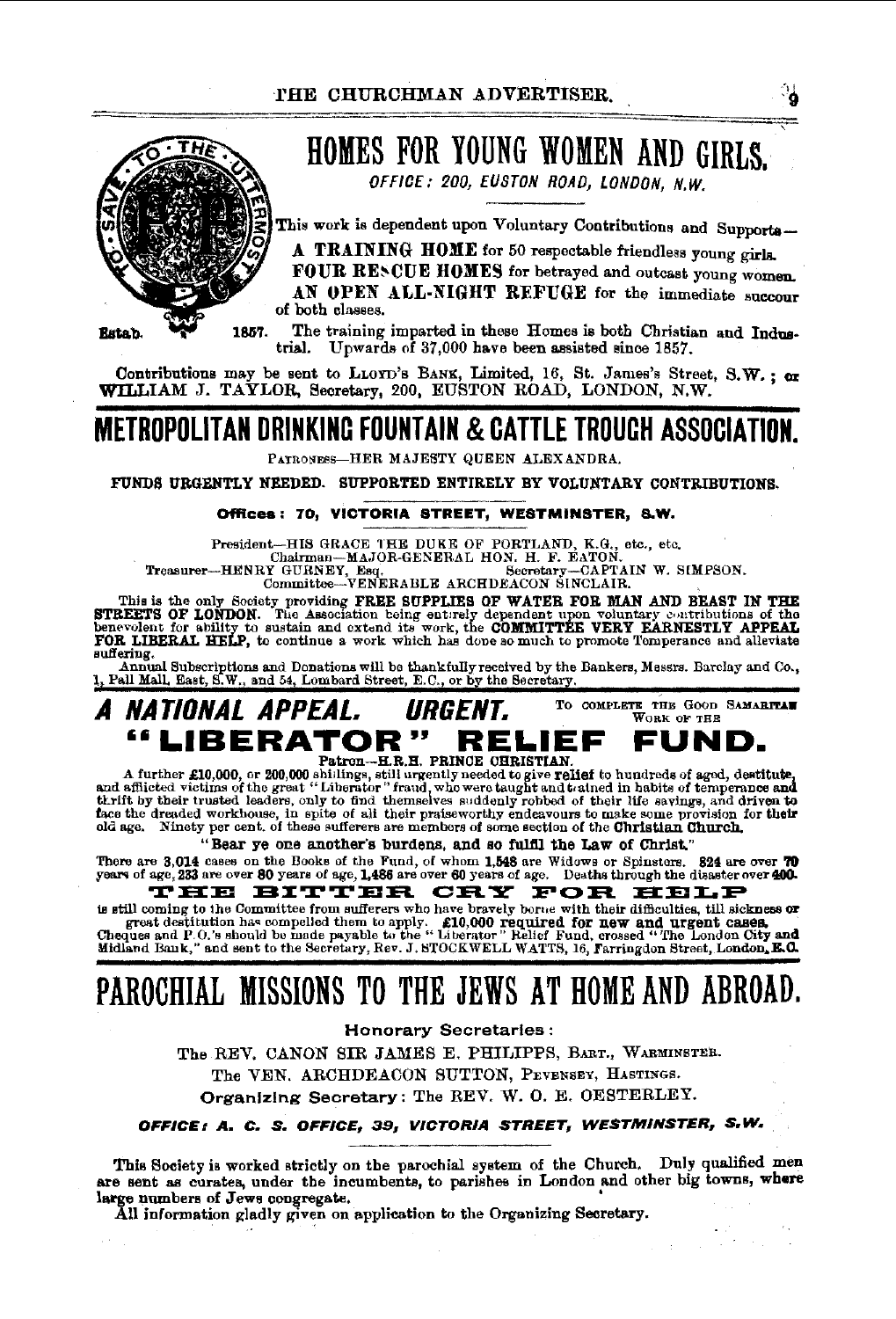## The St. Giles' Christian Mission.

*'l'rea.8Urer-F.* A. BBvAN, Esq.

#### VOLUNTARY CONTRIBUTIONS ONLY SOURCE OP IB'COME.

This Mission assists, amongst other classes, the following :---

THE BETTER CLASS OF DISCHARGED PRISONERS :<br>THE INNOCENT BUT SUFFERING WIVES AND CHILDREN OF PRISONERS<br>THE SICK AND POOR ;<br>HOMELESS AND DESTITUTE WOMEN.

The demands upon the resources of the Mission are very heavy.

Mr. WILLIAM WHEATLEY, *Buperintendem,* 4, Ampton Street, Regent Square, W.O.

## **SOCIETY FOR RELIEF OF PERSECUTED**

DISTRESS 1S TERRIBLE among the poor Jews at Jerusalem. Virulent smallpox, diphtheria, measles, and fever are raging in their wretched abodes, which cannot keep out the gales, rains, and snow of winter. Such crowds have come to Abraham's Vineyard for drinking water that they could only be supplied every other day. From June to November over 40,000 gallons of drinking water were given to p Vineyard.

### FUNDS MOST URGENTLY NEEDED FOR FOOD, FUEL, AND WAGES.

Hon. Treasurer: F. A. BEVAN, 54, LOMBARD STREET, E.C. Secretary: E. A. FINN, 41, PARLIAMENT STREET, S.W.

#### **ECCLESIASTICAL INSURANCE OFFICE, LIM.**<br>FIRE INSURANCE. GLASS INSURANCE. BURGLARY INSURANCE. GLASS INSURANCE. BURGLARY INSURANCE.

The Surplus Profits are devoted to Institutions, ete., for the benefit of the Clergy and of Church objects.

Already a sum of £28,500 has been so distributed. The above sum includes £500 to the Clergy Distress<br>Fund, and £2,500 to the Queen Victoria Clergy Fund.<br>For Information and Forms, apply at the Joint Offices of the Ecclesia

"This is a serious attempt made in good faith to help the Clergy to help themselves, and to husband the existing resources of the Church."-Guardian.

## CLERGY PENSIONS INSTITUTION.<br>FOUNDED 1886. INCORPORATED 1892.<br>Int Presidents...-The Archaeostop or Canterbury. The Archaeostop or York.

Joint Presidents......The ARCHINGTON OR TO A TED 1892.<br>Joint Presidents.......The ARCHINGTON OF CANTERDING CONTRATTED 1892.<br>The ARCHINGTON CONDUCTION TO A SCHAIN THE SECTION of the SCHAIN SCHAIN SCHAIN SCHAIN SCHAIN SCHAIN families, exercise self-help by making payments in purchase of Benefits; while Honorary Contributions are applied to augment the Benefits so purchased. The Institution comprises the following Funds:

1. Clergy Pensions Fund; 2. Sickness Fund; 3. Personal Accident Fund; 4. Widows and<br>Orphans Fund; 5. Daughters Fund; 6. Other Benefits Fund.

For information and Forms, apply at the Joint Offices of the Ecclesiastical Insurance Office,<br>Lim., and the Clergy Pensions Institution, 11, Norfolk Street, Strand, London, W.C.<br>JOHN DUNCAN, F.I.A., Secretary.

THE MISSIONS TO SEAMEN.



Patron:<br>Admiral of the Fleet<br>H.R.H. The DUKE OF SAXE-COBURG

AND GoTHA, K.G.

Labours afloat and ashore, at home and abroad, among seamen bord all classes and na-<br>tiona, fishermen, barge-<br>men, and emigrants. men, and emigrants.<br>Seventy-three harbours<br>are occupied.

·Expenditure, £42,514.

Increased Contributions and Offertories, urgently needed, should be forwarded to the Secretary, Ommander W. DAwson, R.N., 11, Buckingham St... tltrand, London, W c.

THE LONDON & SUBURBAN BANK, Ltd.,

22, Henrietta Street, Covent Garden, W.C.

The Bank opens Current Accounts upon approved introductions. introductions.<br>Interest at 2<sup>1</sup> per cent. allowed on minimum

monthly balances when not drawn below £20.<br>Dividends, Coupons, etc., collected free of charge<br>Approved Bills Discounted.<br>The Purchase or Sale of Securities undertaken.

Moneys received on Deposit at from 3 to 4] per cent. Every consideration given to the encouragement of thrift, both by the acceptance of small sums on thrift, both by the acceptance of small sums on Deposit, and by affording special facilities to the deposite and which funds, charities, etc., for the deposit and withdrawal of such moneys. ALFRED B. HARDING,

Managing Director.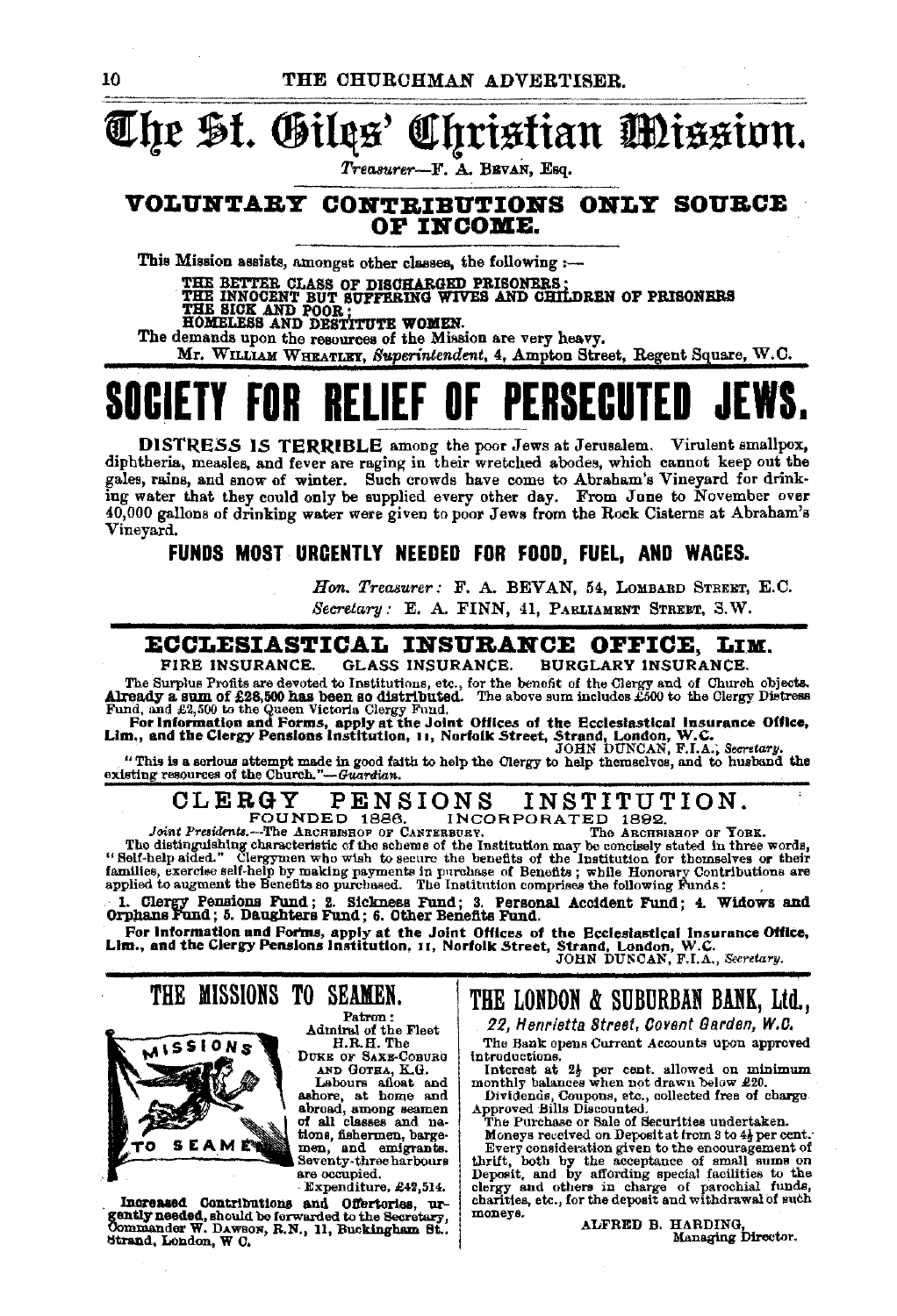